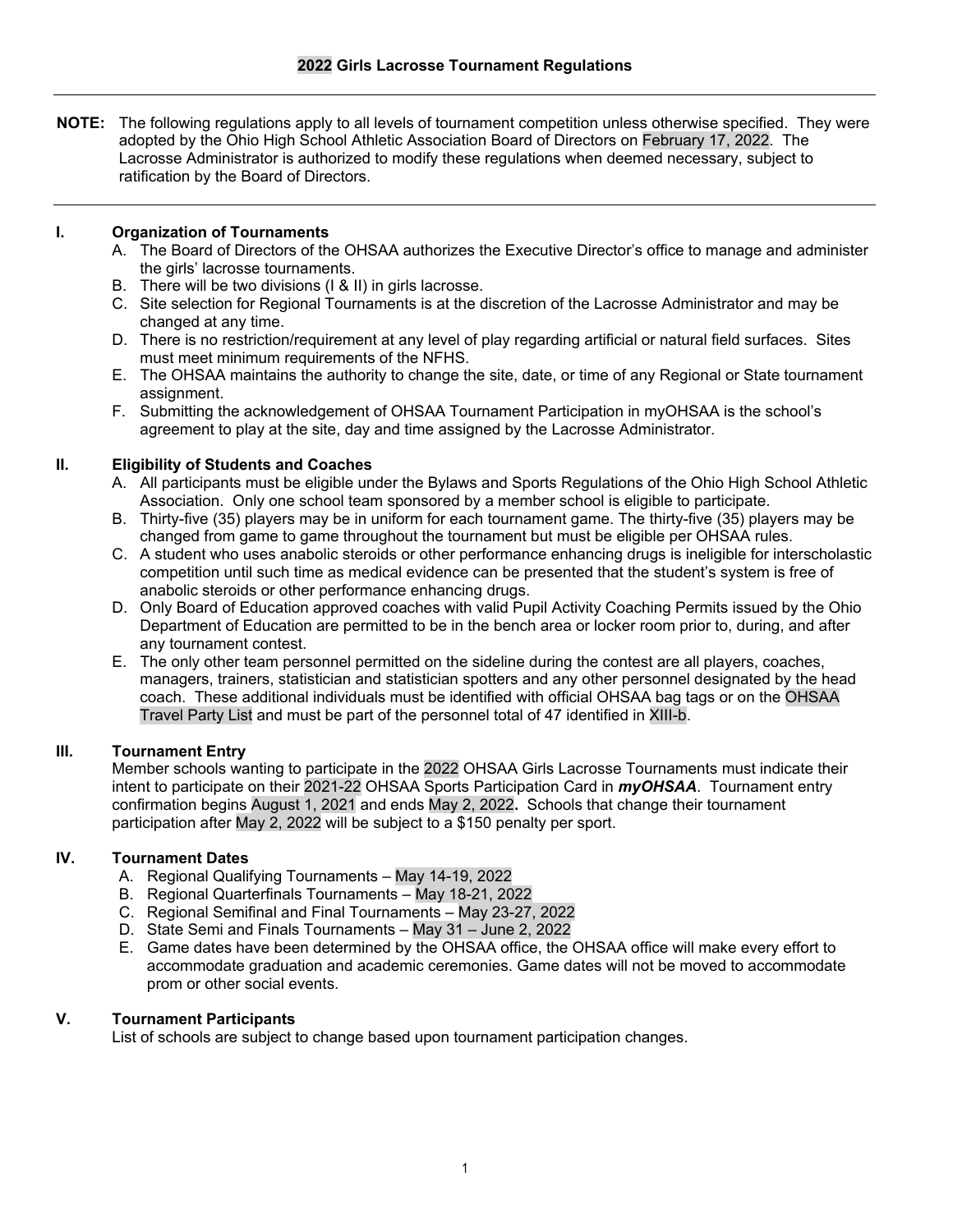# **2022 OHSAA Girls Lacrosse Tournament Participating Schools**

### **Girls Division 1**

- **Region 1 –** Anthony Wayne, Brunswick, Delaware Hayes, Findlay, Medina, New Albany, Olentangy, Olentangy Liberty, Olentangy Orange, Perrysburg, Strongsville, Sylvania Northview, Wadsworth, Westerville Central, Westerville North, Westerville South (16 Teams)
- **Region 2 –** Avon, Avon Lake, Boardman, Brecksville-Broadview Hts, Cleveland Heights, Glenoak, Green, Hoover, Hudson, Jackson, Lakewood, Magnificat, Mentor, Riverside, Shaker Heights, Solon, St. Joseph Academy, Stow-Munroe Falls (48 17 Teams)
- **Region 3** Beavercreek, Centerville, Dublin Coffman, Dublin Jerome, Dublin Scioto, Gahanna Lincoln, Hilliard Bradley, Hilliard Darby, Hilliard Davidson, Kettering Fairmont, Marysville, Miamisburg, Newark, Pickerington High School Central, Pickerington High School North, Springboro**,** Thomas Worthington**,** Upper Arlington (18 Teams)
- **Region 4** Anderson, Edgewood, Fairfield, Kings, Lakota East, Lakota West, Lebanon, Little Miami, Loveland, Mason, Mercy McAuley, Milford, Mount Notre Dame, Northmont, Oak Hills, Cin. St Ursula Academy, Sycamore, Walnut Hills (18 Teams)

## **Girls Division 2**

- Region 5 Bay, Toledo Central Catholic, Clay, Copley, Cuyahoga Valley Christian Academy, Holy Name (Parma Heights), Lima Senior, Maumee Valley Country Day, Toledo Notre Dame Academy, Olmsted Falls, Ottawa Hills, Padua Franciscan, Revere, Rocky River, Toledo St Ursula Academy, Sylvania Southview, Walsh Jesuit, Westlake, Wooster (49 18 Teams)
- **Region 6 –**Archbishop Hoban, Beachwood, Beaumont School, Canfield, Cardinal Mooney, Chagrin Falls, Chardon, Gilmour Academy, Hathaway Brown School, Hawken, Kenston, Lake, Lake Catholic, Laurel, Louisville, Notre Dame-Cathedral Latin, Orange, Poland Seminary, Kent Roosevelt, St Vincent-St Mary (20 Teams)
- **Region 7** Archbishop Alter (Kettering), Bexley, Big Walnut, Bishop Hartley, Bishop Watterson, Buckeye Valley, Carroll, Chaminade Julienne, Chillicothe, Columbus Academy, Columbus School for Girls, Granville, Olentangy Berlin, Col. St Francis De Sales, Wellington School, Whetstone, Worthington Kilbourne (17 16 Teams)
- **Region 8 –** Archbishop McNicholas, Bellbrook, Bishop Fenwick, Cincinnati Country Day, Cincinnati Hills Christian Academy, Indian Hill, Madeira, Mariemont, Miami Valley School, Oakwood, Seton, Seven Hills, Summit Country Day, Turpin, Ursuline Academy (Cin.), Wyoming (16 15 Teams)

### **VI. Tournament Draw and Seeding Procedure**

The established date for all seeding and drawing meetings is Sunday, May 8, 2022.

## A. **Lacrosse Tournaments**

1. All teams shall be seeded. For purposes of seeding, the last matches to be included in your submitted record will be those played on May 6, 2022.

2. All teams will receive an OHSAA approved bracket via email.

### **B. Voting & Seeding Procedure**

- 1. Coaches shall seed on-line using the OHSAA web site (www.ohsaa.org) or a designated tournament management partner website, and the procedure that has been developed by the OHSAA.
- 2. Within the OHSAA seeding procedures, schools will submit their season-to-date record for all games played through May 6, 2022. These records are due by 9:00 am on May 7.
- 3. Tournament seed balloting begins at 10:00am on May 7 and ends at 4:00 pm on May 7. All coaches are required to participate in the seed balloting. Balloting includes the season-to-date records of all teams within a qualifying tournament. For more information about those teams including their game-by-game results, visit www.maxpreps.com

4. All head coaches shall vote **via ballot which shall be made public prior to placement of teams on brackets**. The team with greatest number of votes shall be seeded #1, second highest #2, etc. until all teams are seeded.

- 5. The high and low voted seeds are dropped when votes are tallied.
- 6. In the event of a tie the following procedures will be used: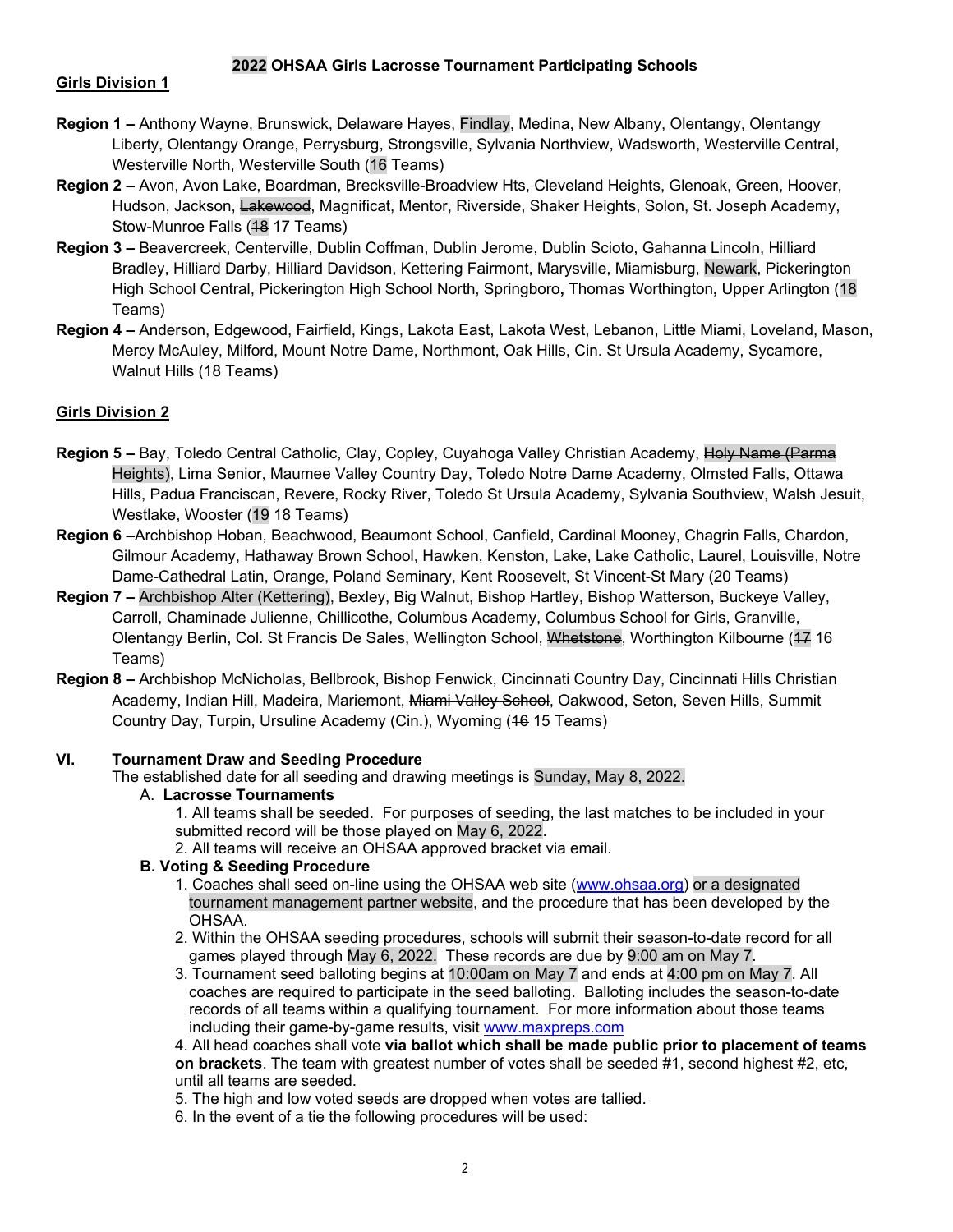a. Head-to-head competition - the winning team in head-to-head competition will become the higher seeded team. If the teams did not play each other during the regular season or had an even record in head-to-head competition, move to item b.

b. A coin flip shall determine the higher seeded team.

# **C. Placement of Teams on Brackets**

- 1. All schools shall receive an email with seed placement on Saturday, May 7 at 8:00 pm.
- 2. Schools shall participate in seed meeting via conference call beginning Sunday, May 8 at a designated time. A conference call schedule will be emailed to all girls lacrosse participants in April. Each region will have a 30-minute pre-scheduled conference call beginning at a designated time. Information regarding the call schedule will be sent to all schools closer to the tournament.
- 3. After teams are seeded via voting, placement of the teams on the brackets shall occur during the mandatory Bracket Placement meeting. The method for placement of teams on the bracket will be as follows:
	- a. Coaches of lacrosse schools shall be advised that when it is their turn to place their school on the bracket, they should do so swiftly and without delay. Prior preparation is imperative in order that the bracket meeting shall be completed in a timely manner.
	- b. Teams shall place themselves on the bracket in order of seed.
	- c. There shall be no passing.
	- d. This procedure shall be followed until all teams have been placed on the bracket.
	- e. If a school does not have a representative on the conference call then they will be place on the bracket last.

f. If one or more schools do not participate in the seeding or does not have a representative on the conference call meeting, the schools will be placed on the bracket last in alphabetical order by school name: A to Z in 2022.

# **VII. Home-Visitor**

- A. **The higher seed on each bracket shall be the home team**. The home team shall be responsible for all game arrangements along with the tournament manager, except the selection of game officials.
- B. Dates of games have been pre-determined by the OHSAA office. Times of the game shall be the following unless otherwise mutually agreed upon by both participating schools and pending game officials' availability for proposed time:
	- a. Monday Friday: 6:00 PM
	- b. Saturday & Sunday: 12:00 PM
- C. The "home" athletic director or other designee shall serve as the site manager and fulfill all obligations of site manager duties as designated by the OHSAA office.
- D. All tournament games through the regional finals will be played at "home sites."
- E. The OHSAA reserves the right to adjust game times and dates as necessary.
- F. Participating schools are responsible for agreement to changes in game time no later than 12:00 PM the day prior to the contest. The home school must also confirm officials' availability for proposed change in game time. The home school is required to report any agreed upon game changes to the OHSAA Lacrosse Administrator so that all tournament management platforms may be updated to reflect the time change.

### **VIII. Result Reporting**

Immediately following the completion of each game, the results shall be reported by the "home" athletic director or head coach to Tyler Brooks via email at tbrooks@ohsaa.org. Results will be posted on the OHSAA website brackets as they are received.

# **IX. Participating School Administrative Responsibilities**

- A. A school administrator or a person designated by the school shall assist the tournament site manager with crowd supervision when asked. The school administrator or designee should report to the tournament site manager upon arrival to the site. Knowing in some cases this person may be the coach, the coach should be informed of this responsibility prior to the contest and reviewed at the seed meeting.
- B. No team will be permitted to compete in a tournament contest unless accompanied by the coach or a person authorized by the Board of Education. This school representative shall be present throughout the tournament contest. Teams unaccompanied by such school representative will be disqualified.
- C. If a girls' team coach is male, it is recommended that a female (non-high school student) accompany the team.

## **X. Officials**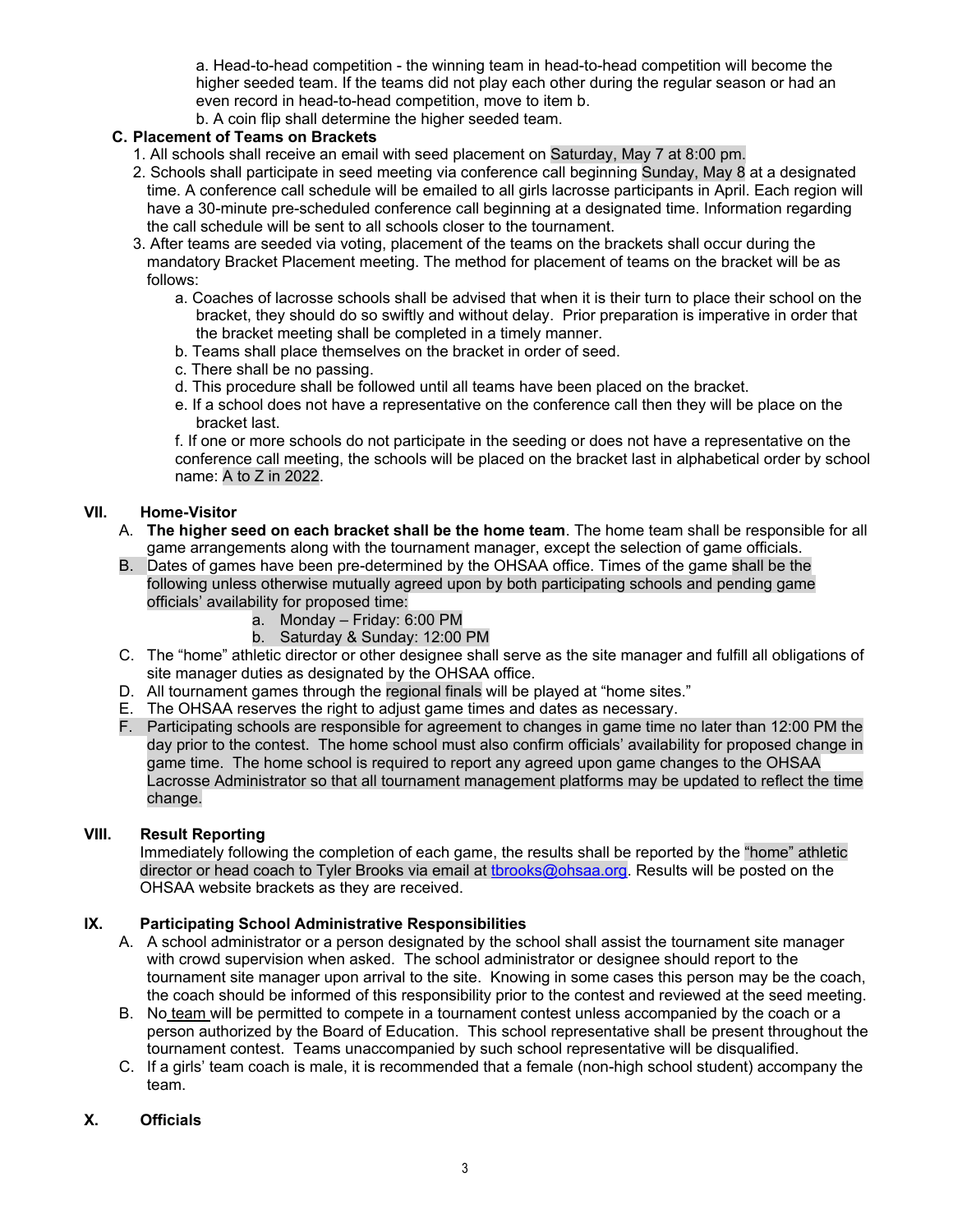- A. Game officials will be assigned by the OHSAA office from guidelines established by the Board of Directors. Officials are required to be thoroughly familiar with all contest rules and shall review the overtime procedures with each other and with the head coaches prior to any overtime period.
- B. Alternate officials will be assigned and paid by the OHSAA office to all regional finals, state semifinals and state finals.

# **XI. Failure to Appear**

If a team fails to appear or is not ready to play within 30 minutes of the scheduled starting time of a tournament game, the space on the bracket may be declared vacant. A "no contest" will be declared, and the opposing team will advance into the next round of competition. See No Contest under Section 32 of the General Sports regulations.

# **XII. Game Regulations**

A. Rules – National Federation 2022 Girls Lacrosse Rules shall be used in all games.

B. Game Ball – The ball color for all OHSAA girls' lacrosse tournament games shall be yellow unless both coaches mutually agree. All other ball related rules shall follow 2022 NFHS Girls Lacrosse Rule 2-1.

## C. Tournament Overtime Procedures

When the score is tied at the end of regular playing time and overtime is to be played, both teams will have a 5-minute rest and toss a coin (visiting captain calls) for choice of ends. The alternate possession shall continue from regulation.

- a. The game will be restarted by a center draw.
- b. The winner will be decided by "sudden victory." The team scoring the first goal wins the game.

 c. Each overtime period shall be two, three-minute halves. The clock stops on official timeouts or fouls in the critical scoring area. After the first half of the overtime period, teams shall change ends with no delay for coaching. The game will be restarted by a center draw.

 d. If the teams are still tied after six minutes have elapsed, the teams will have a 3-minute rest and change ends.

 e. Play will continue with "sudden victory" until a winning goal is scored. Each overtime period shall be two, three-minute halves. After the first half of the overtime period, teams shall change ends with no delay for coaching.

### D. Interrupted Tournament Games

 1. Tournament games interrupted because of events beyond the control of the responsible administrative authority shall be continued from the point of interruption.

2. A game is considered legal and complete if 80% of playing time has elapsed.

 3. Any suspended (two yellows) or ejected (red) player or coach cannot participate in the resumed game.

4. Teams playing short a player will continue to play short.

 5. A suspended game may be terminated and considered complete by mutual agreement of the opposing coaches.

E. Warm-Up Time and Timing of the Pre-Match Sportsmanship Conference

 1. Both teams are guaranteed a minimum of 30 minutes of uninterrupted warm-up time. The 30-minute clock will begin 40 minutes prior to game start, guaranteeing the minimum 30-minute warm-up.

 2. Both teams may be permitted access to the field one (1) hour prior to game start (presuming there is not another match immediately prior).

 3. The remaining 10 minutes prior to game start will be utilized for the coin toss, pre-game introductions, and the national anthem.

4. A sample pre-game schedule is as follows for a 7:00 pm start:

| <b>Real Time</b>  | <b>Clock</b> | <b>Item</b>                                                                                                          |  |  |
|-------------------|--------------|----------------------------------------------------------------------------------------------------------------------|--|--|
| $6:00 \text{ pm}$ | 50:00        | Teams permitted to take the field (if available)                                                                     |  |  |
| $6:20$ pm         | 30:00        | Guaranteed 30 minutes of uninterrupted warm-up time begins                                                           |  |  |
| $6:45$ pm         | 05:00        | <b>Captains Meeting</b>                                                                                              |  |  |
| $6:50$ pm         | 00:00        | Teams clear the field.<br><b>Stick Checks</b><br>Pre-Game Introductions/Line-Ups Announced<br><b>National Anthem</b> |  |  |
| $7:00$ pm         | 00:00        | Game Start - Opening Draw                                                                                            |  |  |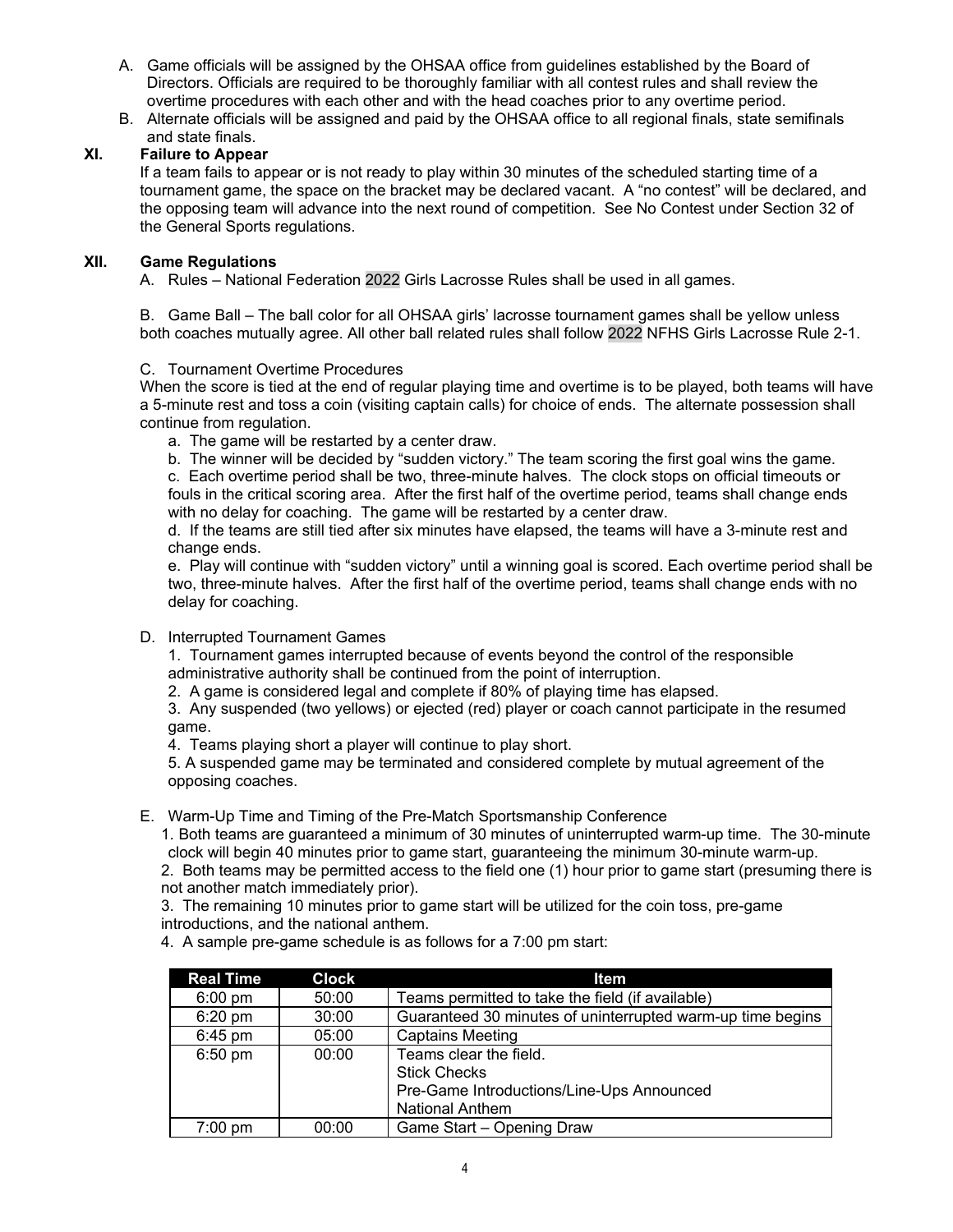# F. Goal Differential

During any tournament contest, any time the score differential reaches 10 goals or more, a running clock shall be used, including in the last two minutes of each half. After the 10-goal differential has been met but the score drops below 10 goals, the clock reverts to regular timing. The clock shall be stopped only for an injured player on the field or when there is any unusual delay deemed necessary by the officials.

# **XIII. Team Regulations**

- A. Size of Squads –It is the responsibility of the coaches and tournament manager to ensure that the number of players does not exceed 35 in uniform each game. If either team is over the limit, it must be corrected at once. Failure to comply with the regulation at any time after the request of the head officials shall result in the forfeiture of the game.
- B. Bench Area 46 individuals are permitted to be in the bench area and/or on the field during team warmup for any contest. The 46 are to include all players, coaches, managers, trainers, statisticians, statistician spotters and any other personnel designated by the head coach. Players serving a suspension for a red card ejection may be one of the 46 but may not be on the field at any time during warm-up. It is the responsibility of the coaches and tournament manager to ensure that the number of individuals does not exceed 46.

#### C. Team Expenses There will be no team expenses paid in 2022.

- D. Uniforms
	- 1. The home team shall wear light jerseys, and the visiting team shall wear dark jerseys.
	- 2. If other visible apparel is worn under the uniform, it shall conform to NFHS Rule 2-9-5. All team members do not have to wear the additional apparel.
	- 3. All aspects of the uniform must conform to NFHS Rule 2-9.

## E. Unsporting Conduct Requirements and Penalties

- 1. Participation in athletic contests is a privilege. Each individual is expected to conduct him /herself in an exemplary manner while participating.
- 2. During participation in OHSAA Tournaments, any student or coach ejected for unsporting conduct or flagrant foul shall be ineligible for contests for the remainder of that day as well as for all contests in that sport until two regular season/tournament contests are played at the same level as the ejection.
- 3. Individuals ejected for unsporting conduct shall be reported to the OHSAA Lacrosse Administrator by the tournament manager. The Lacrosse Administrator will investigate the situation and may impose additional penalties in accordance with Bylaw 12 if the situation warrants.
- 4. All participants are required to respectfully participate in awards presentations at the conclusion of Regional and State Final contests. This includes attention to opposing team presentations of individual and team trophy awards. Coaches and school administrators are expected to enforce this requirement.

# **XIV. School Regulations**

- A. Cheerleaders & Mascots
	- 1. Eight (8) cheerleaders in uniform, one student mascot and one sponsor will be admitted free provided a certified list is filed at the pass gate by the high school principal.
	- 2. Only cheerleaders in uniform are permitted to lead cheers at field level.
	- 3. Mascots will not be permitted on the playing field or near the team benches.
- B. Property Damage
	- 1. There is no insurance covering property damage.
	- 2. If property is damaged at a tournament site by competing school teams, student body or spectators, the school from which the students and/or spectators come shall be liable and pay the cost of repair or replacement.
	- 3. Other damages to facilities not attributed to a competing school could be a legitimate tournament expense and may be deducted from tournament receipts.
	- 4. If damage is extensive, the Board of Directors will become involved.
	- 5. Student crowd control at state sponsored tournaments is the responsibility of the Principals of the competing schools.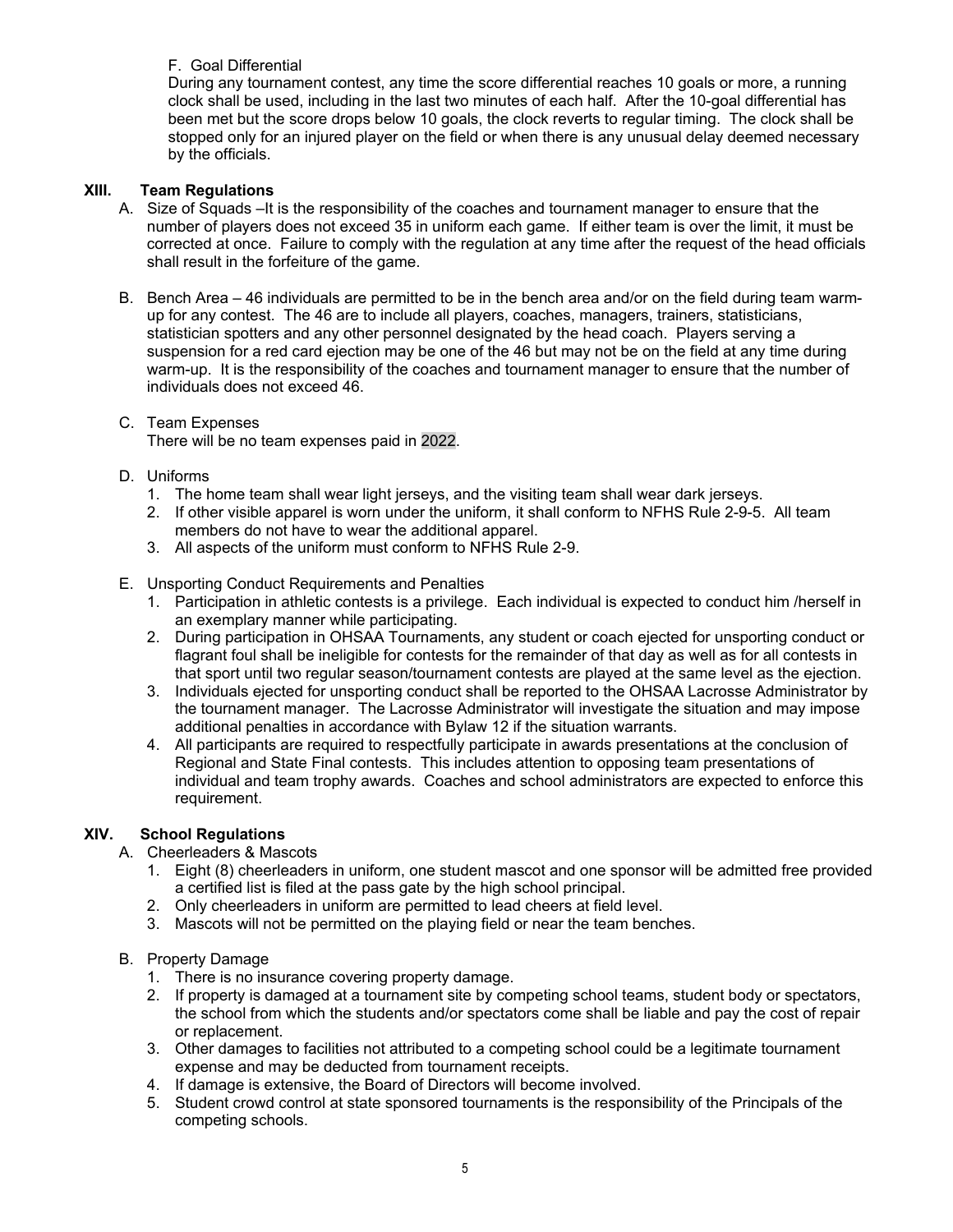- C. Videotaping by Schools
	- 1. Filming or videotaping of tournament games by one or both of the schools playing the game is permitted providing the permission of the tournament manager is secured, and it is done at the expense of the school involved and a maximum of one individual per school is permitted.
	- 2. Videotaping of a potential opponent's tournament game is PROHIBITED.

# **XV. Site Regulations**

# Spectator Admission

The admission fee for regional tournament tickets shall be \$10.00 for pre-sale and \$12.00 on gameday. Ticket sales will be available for sale online only.

NOTE: Children under the age of five are provided complimentary admission.

# A. **Team Admission**

- **1.** Regionals Thirty-five (35) players and eleven (11) others (to include the bus driver) will be admitted at the pass gate by the approved OHSAA Travel Party List.
- **2.** State Thirty-five (35) players and eleven (11) others will be admitted at the pass gate via Commemorative "Bag Tags" provided in the Finalist Packet. There will be **no PASS LIST Used at the State Semi-final or Final games.**
- B. Banners and Signs
	- **1.** Banners and signs will be permitted provided they are not personal, negative, unsportsmanlike, or vulgar.
	- **2.** All signs must be coordinated with site managers according to facility policies. If signs are permitted by the site manager, the visiting school representatives who hung the signs are responsible for removing them, and all evidence of them, following the contest.
	- 3. If signs are permitted by the site manager, they must be permitted for both the visitor and home teams.

## C. Noisemakers

- 1. Noisemakers are permitted provided they do not interfere with the game as determined by the site manager.
- 2. Air horns and noisemakers that required electric or alternate sources of power are not permitted in the facility.
- D. Videotaping by Spectators
	- 1. Any and all videotaping by spectators shall be for personal use.
	- 2. Videotaping shall not be for the purpose of scouting or coaching.
	- 3. Any and all videotaping shall not interfere with the view of the athletic contest by other spectators.
	- 4. The tournament site shall not permit the use of more than the seating space for which the spectator has paid when seating is needed for paying fans.
	- 5. The tournament site accepts no liability for damage or theft of spectator equipment or injury as a result of privately owned equipment.
	- 6. Equipment shall not be permitted in any playing area only in the spectator seating area.
	- 7. The tournament site shall not provide power sources for video equipment.
	- 8. Violation of this regulation may result in the removal of the offender from the premises.
- E. Pass-Outs No pass-outs will be provided at any game site.
- F. Prohibited Advertising There shall be no advertising through printed media, billboards, radio or television that includes beer, wine, liquor, tobacco, political parties or candidates or any other advertising contrary to the philosophy of interscholastic athletics.
- G. Prohibited Sales The sale of the distribution of, or the consumption of alcoholic beverages or illegal drugs is not permitted at the site of any contest involving OHSAA member schools.
- H. Raffles Prohibited There shall be no raffles or any type of games of chance permitted at the site of tournament contests.
- I. A. Drones (Unmanned Aerial Vehicles) The use of drones is prohibited for any purpose by any persons at OHSAA tournament contests. Tournament management shall remove anyone attempting to use a drone and/or confiscate the drone until the event has been completed.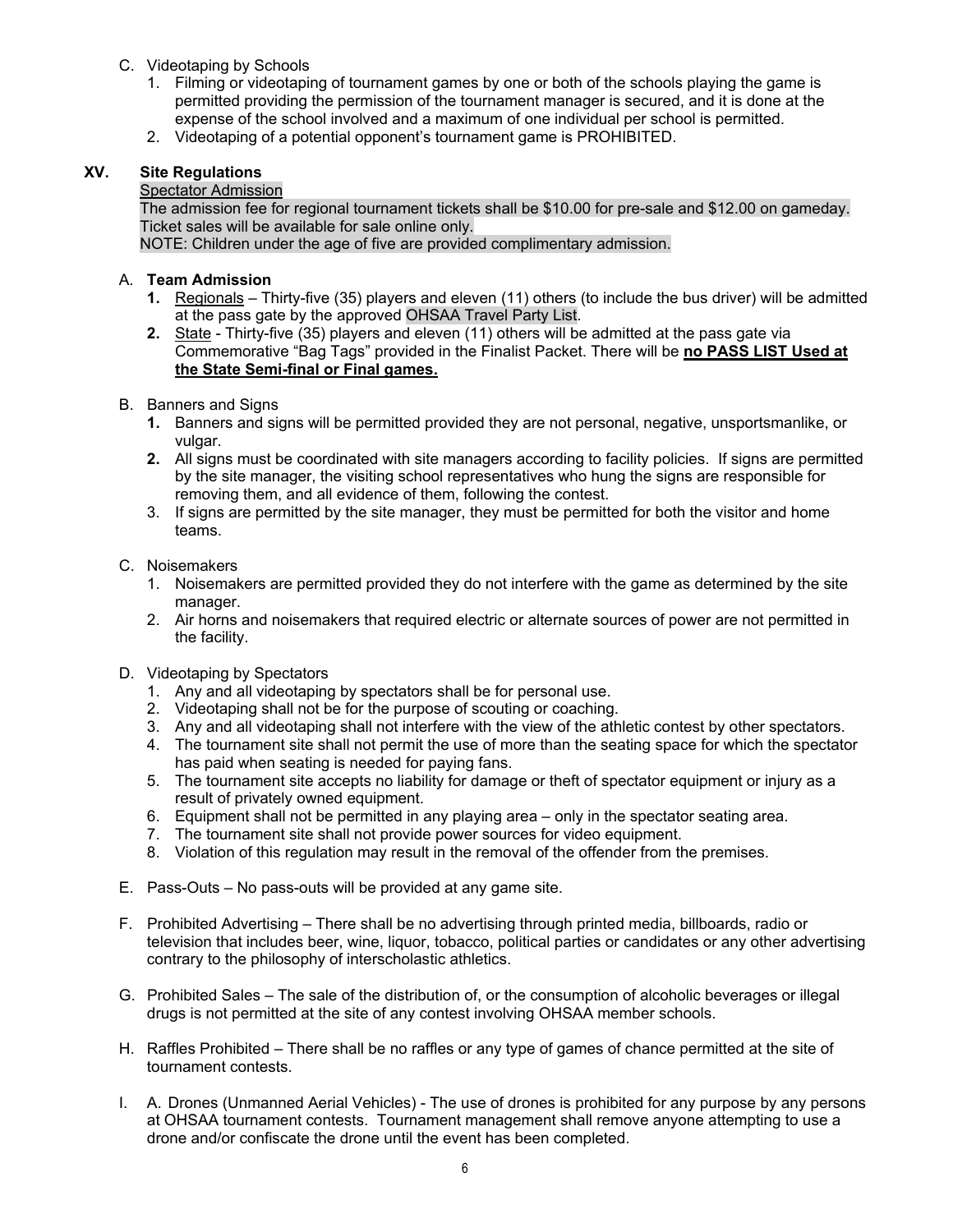Note: An exception to this policy may be made in specific cases for OHSAA broadcast partners, provided the management of the tournament facility permits the presence of drones for broadcast purposes under the control of the OHSAA.

## **XVI. Media**

- A. Radio, Press and Photographers All requests for space shall be directed to the tournament manager for Regional games. Credential requests for State Tournament games shall be Directed to Tim Stried, OHSAA Director of Media Relations. Proper credentials must be presented for admission at the pass gate.
- B. **Television** Tape-delayed requests shall be directed to the appropriate tournament manager. Live request shall be directed to the Executive Director's office.

### **XVII. Awards**

Only awards furnished by the OHSAA may be presented at the OHSAA tournament site.

Regional Finals – A trophy will be presented to the Regional winner and runner-up.

### **XVIII. Sponsorship and Rights**

- A. The OHSAA is the sponsoring association for the Regional and State Girls Lacrosse Tournaments.
- B. The OHSAA reserves all rights in regard to the management of these tournaments and the sale of any items or any audio-visual reproductions.
- C. Any sale of food, clothing, souvenirs, or any other items is strictly prohibited without permission of the OHSAA Lacrosse Administrator for the Regional and State Tournaments.

## **XIX. Weather**

Refer to the OHSAA Handbook regarding lightning and inclement weather on page 82.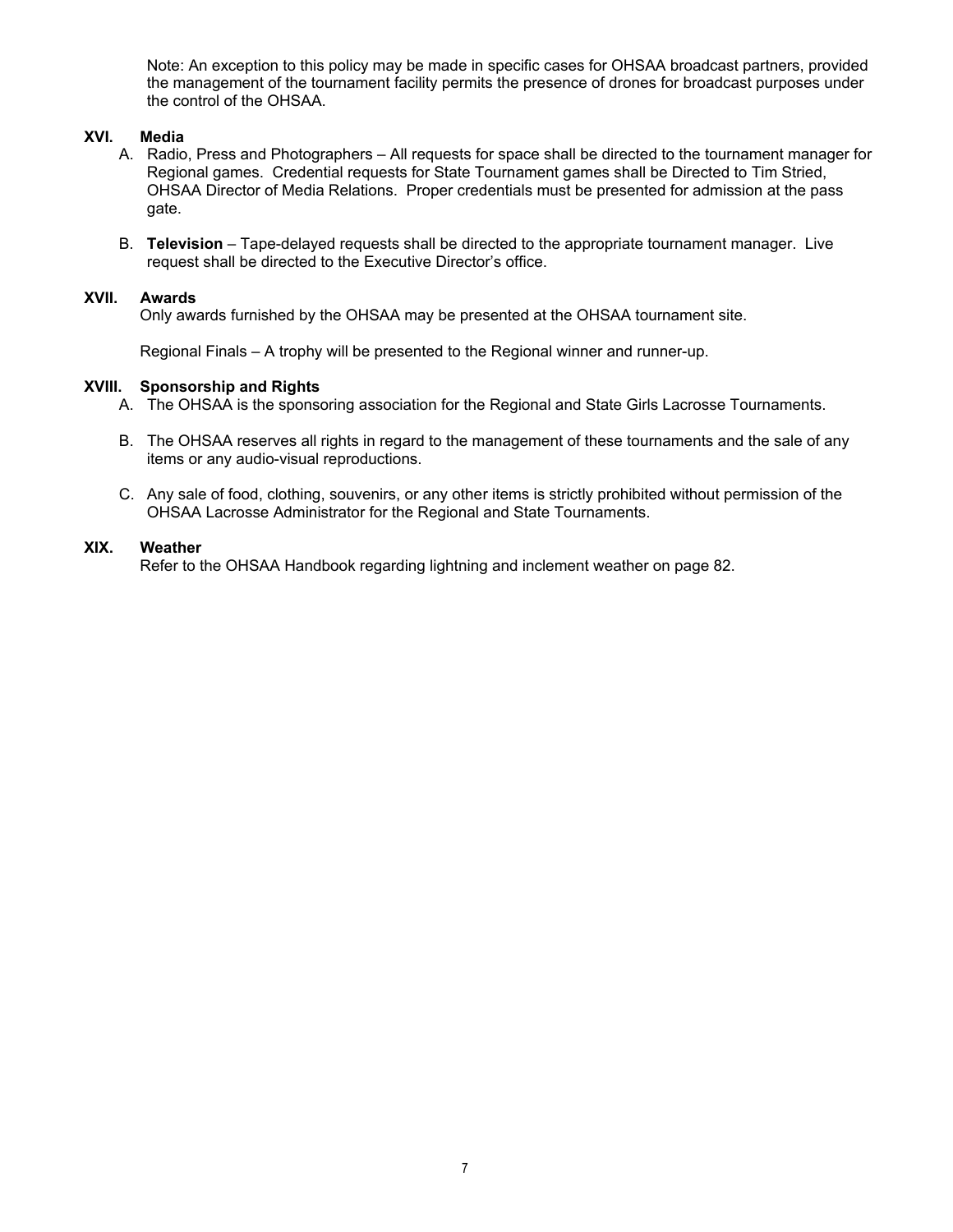#### **5th Annual Girls Lacrosse State Tournaments Semifinals: May 31 – June 2, Finals: June 4, 2022**

## **1. Regulations**

The applicable regulations for the Regional Lacrosse Tournaments shall apply to the State Lacrosse Tournaments in addition to any listed below.

## **2. Dates, Pairings, and Order of Play**

The Final State Girls Lacrosse Contests will be played on June 4, 2022 in conjunction with the Final State Boys Lacrosse Contests. The order of games for 2022 will be:

 Division II - Girls Division II - Boys Division I - Girls Division I – Boys

**Note**: The Lacrosse Administrator reserves the right to adjust games and order of play to accommodate graduations, etc.

# **3. Tournament Placement**

Semifinal qualifiers are assigned to semifinal tournaments by the OHSAA. The Lacrosse Administrator is authorized to pre-draw pairings for geographic reasons to benefit schools travel to regional sites and to change date and/or site locations at any time.

## **Division I**

State Qualifying winners: Region 1, Region 2, Region 3, and Region 4

| Region<br>Ragion<br>və. |  |
|-------------------------|--|

### **Division II**

State Qualifying winners: Region 5, Region 6, Region 7, and Region 8

| <b>Pegion</b> | ٠. | Region<br>ı |  |
|---------------|----|-------------|--|
| Dogion        | ۰  | -<br>Region |  |

**Semifinals and Finals:** Top team on the bracket will be the home team.

### **4. Practice**

There shall be no lacrosse practice on the site that will be used during the State Lacrosse Tournaments other than usual pre-game practice.

### **5. Information for State Finalists**

Information for state tournament finalists shall be given to the athletic administrator of each school at the conclusion of the regional final game. OHSAA Lacrosse Administrator and the tournament manager, the designated tournament manager from the state tournament site shall be available for consultation and to answer any questions between the hours of 10:30 AM and Noon on Thursday, June 2, 2022.

### **6. Program**

The price of the official printed program for the State Lacrosse Tournaments will be \$4.00.

### **7. Admission**

The admission fee for state semifinal contests shall be \$10.00 for a student ticket and \$13.00 for an adult ticket. The admission fee for state finals contests shall be \$12.00 for a student ticket and \$15.00 for an adult ticket.

NOTE: Children under the age of five are provided complimentary admission.